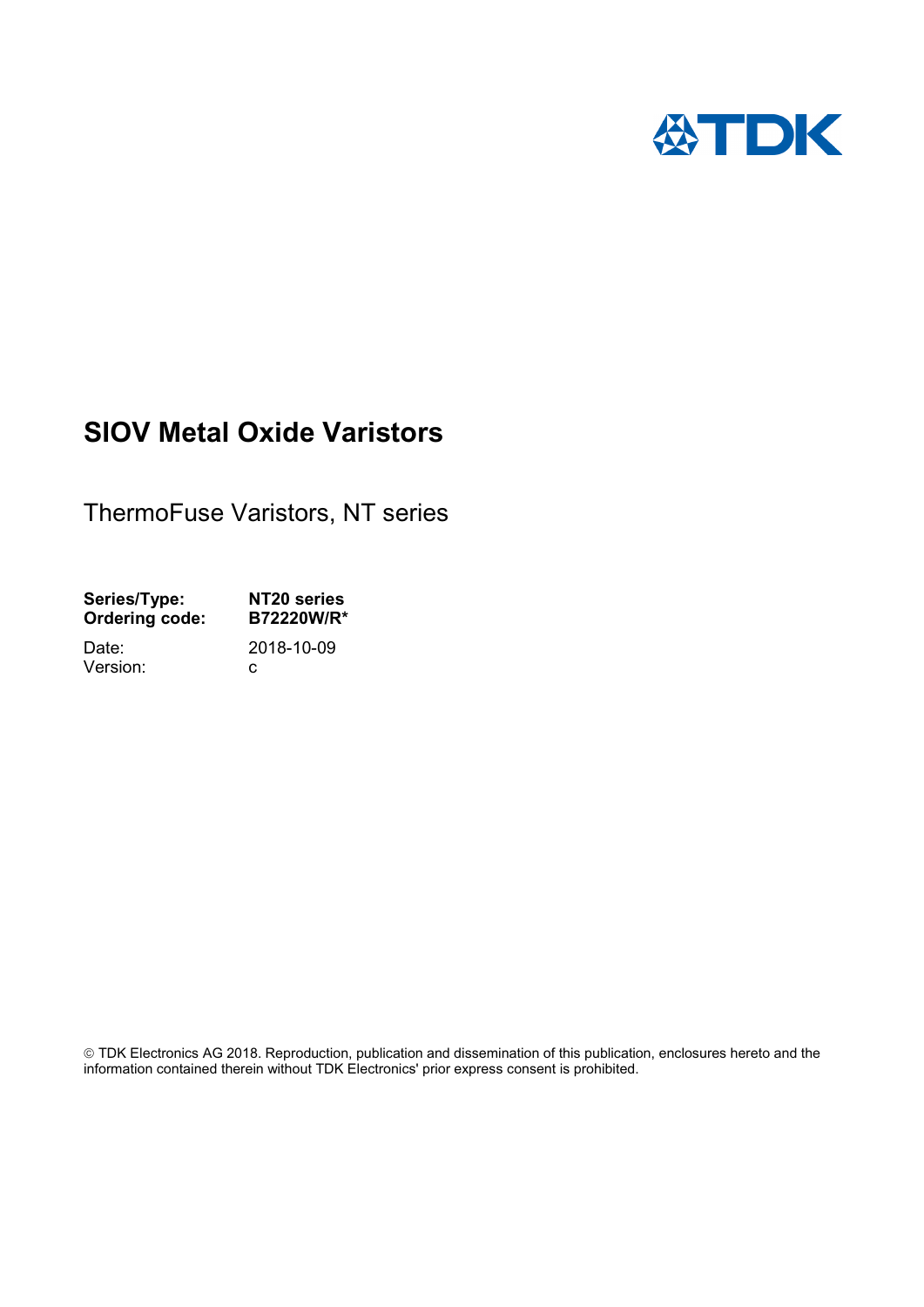

**ThermoFuse Varistors, NT series NT20 series NT20 series** 

# **Construction**

- Round varistor element, leaded
- Coating: epoxy resin, flame-retardant to UL 94 V-0
- Terminals: tinned copper wire, metal compound wire

## **Features**

- Wide operating voltage range  $130...750V_{RMS}$
- Self-protected under abnormal overvoltage conditions
- High-energy AdvanceD series E2
- UL approval to UL 1449,4<sup>th</sup> edition, type 4CA(File number E321126)
- IEC 61051-2-2 certification
- VDE certification (certificate number 40031102)

## **Applications**

- Home appliances
- **Power supplies**
- **I** Inverters
- **Photovoltaic inverters**
- Drives
- Lighting applications
- Communication and data systems
- Smart meters

#### **General technical data**

| <b>Climatic category</b>     | to IEC 60068-1 | 40/85/56        |                 |
|------------------------------|----------------|-----------------|-----------------|
| <b>Operating temperature</b> |                | $-40+85$        | $\rm ^{\circ}C$ |
| <b>Storage temperature</b>   |                | $-40+85$        | $\rm ^{\circ}C$ |
| <b>Electric strength</b>     |                | $\geqslant$ 2.5 | <b>kVRMS</b>    |
| <b>Insulation resistance</b> |                | $\geq 100$      | <b>Μ</b> Ω      |
| <b>Response time</b>         |                | < 25            | ns              |

# **Nomenclature**

- NT = Series designation
- 20 = Rated disk diameter (mm)
- K = Tolerance of  $V_V$  at 1 mA:  $\pm 10\%$
- \*\*\* = Max. AC voltage
- E2 = Energy absorption characteristics, AdvanceD series
- S5 = Crimp design S5
- $K4 = 2$  leads version

#### PPD VAR PD 2018-10-09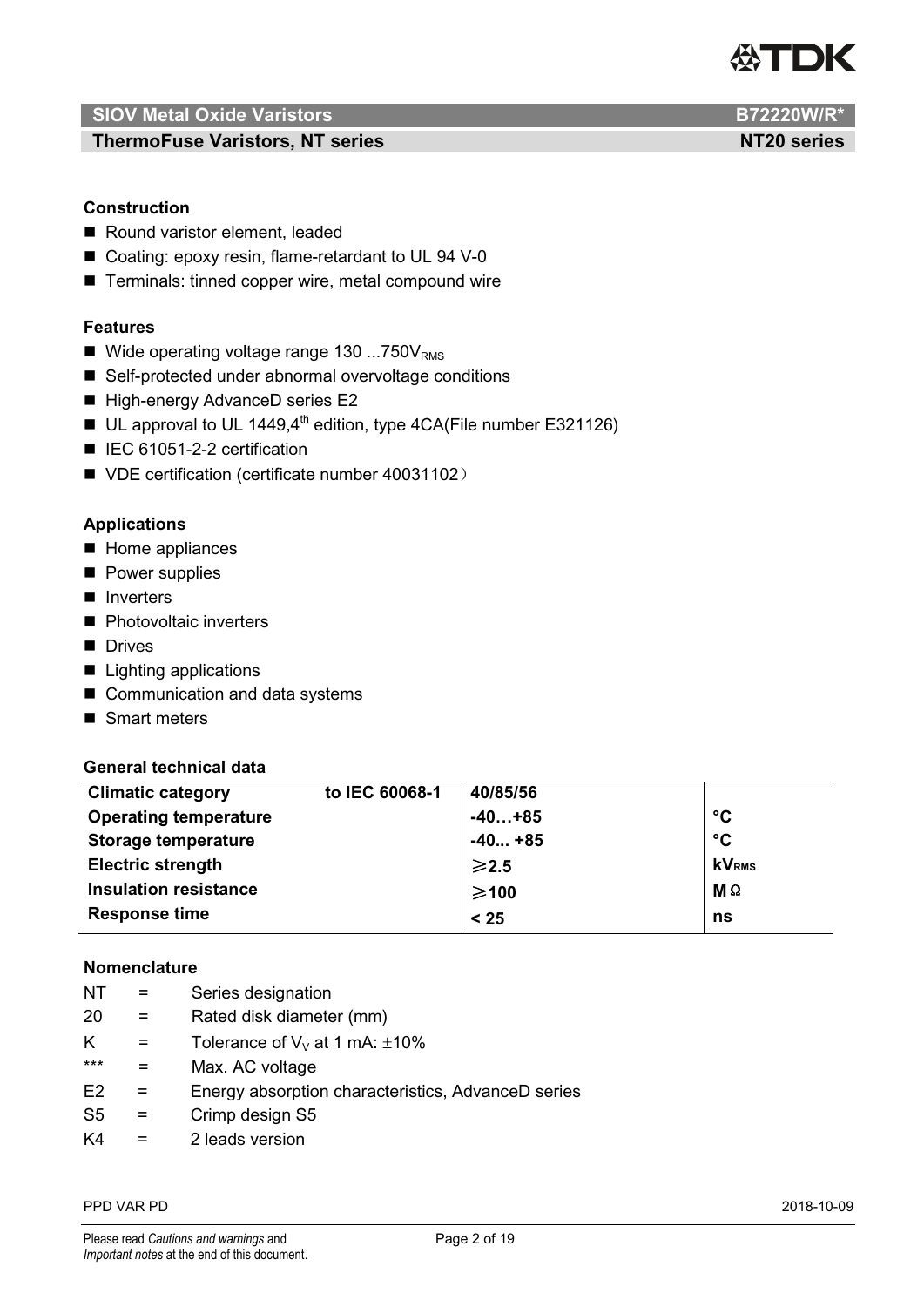

# **ThermoFuse Varistors, NT series NT20 series NT20 series**

# **Dimensional drawings in mm**

Straight leads Kinked version





Thermal fuse Monitor lead Metal oxide varistor Ж  $(MOV)$ NT20  $K130$ 









th

# **Typical applications**



#### PPD VAR PD 2018-10-09

Please read *Cautions and warnings* and **Page 3 of 19** Page 3 of 19 *Important notes* at the end of this document.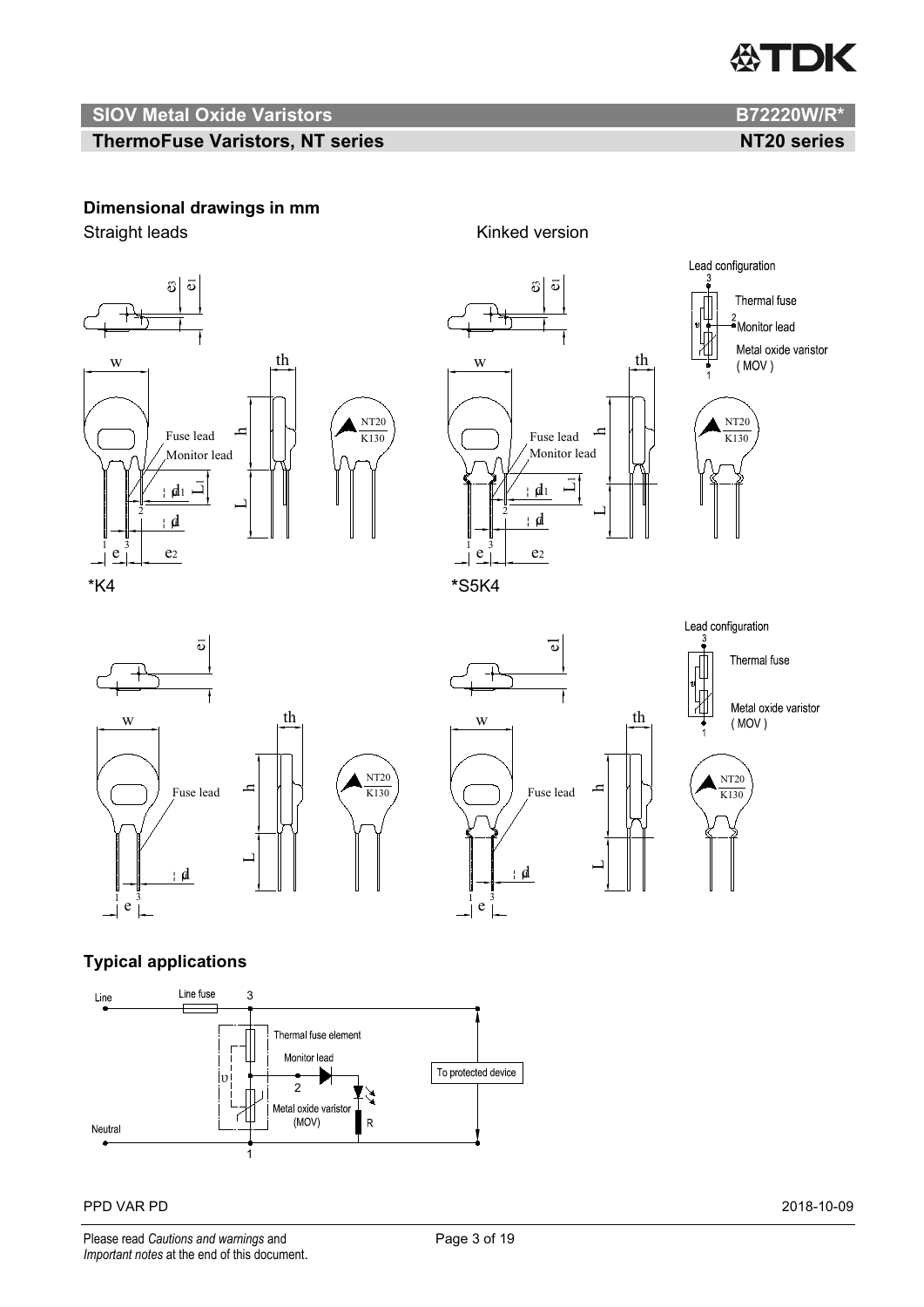# **公TDK**

# **SIOV Metal Oxide Varistors B72220W/R\***

**ThermoFuse Varistors, NT series NT20 series NT20 series** 

# **Ordering codes**

| Ordering code <sup>1)</sup> | <b>Type</b>  | W <sub>max</sub> | $h_{\text{max}}$ | th <sub>max</sub> | е   | e1               | e <sub>2</sub> | e3             | $L_{min}$       | $L_{1min}$     | Ød    | $\emptyset$ d <sub>1</sub> |
|-----------------------------|--------------|------------------|------------------|-------------------|-----|------------------|----------------|----------------|-----------------|----------------|-------|----------------------------|
|                             | (untaped)    |                  |                  |                   | ±1  | ±1               | ±1             | ±1             |                 |                | ±0.05 | ±0.05                      |
|                             | -SIOV        | mm               | mm               | mm                | mm  | mm               | mm             | mm             | mm              | mm             | mm    | mm                         |
| B72220W2131K101*            | NT20K130E2   | 23               | 28               |                   | 7.5 | 2.6              | 5              | 1              | 25              | 6              | 0.8   | 0.8                        |
| B72220R2131K101*            | NT20K130E2K4 | 23               | 28               |                   | 7.5 | 2.6              | $\prime$       | $\overline{I}$ | 25              | $\prime$       | 0.8   | $\prime$                   |
| B72220W2141K101*            | NT20K140E2   | 23               | 28               |                   | 7.5 | 2.7              | 5              | $\mathbf{1}$   | 25              | 6              | 0.8   | 0.8                        |
| B72220R2141K101*            | NT20K140E2K4 | $\overline{23}$  | 28               | 9.0               | 7.5 | $\overline{2.7}$ | $\prime$       | $\overline{I}$ | 25              | $\prime$       | 0.8   | $\prime$                   |
| B72220W2151K101*            | NT20K150E2   | 23               | 28               |                   | 7.5 | 2.8              | 5              | $\mathbf{1}$   | 25              | 6              | 0.8   | 0.8                        |
| B72220R2151K101*            | NT20K150E2K4 | $\overline{23}$  | 28               |                   | 7.5 | $\overline{2.8}$ | $\prime$       | $\overline{I}$ | 25              | $\prime$       | 0.8   |                            |
| B72220W2171K101*            | NT20K175E2   | 23               | 28               |                   | 7.5 | 2.8              | 5              | 1              | 25              | 6              | 0.8   | 0.8                        |
| B72220R2171K101*            | NT20K175E2K4 | 23               | $\overline{28}$  |                   | 7.5 | 2.8              | $\prime$       | $\prime$       | 25              | $\prime$       | 0.8   | $\prime$                   |
| B72220W2211K101*            | NT20K210E2   | 23               | 28               |                   | 7.5 | 2.9              | 5              | 1              | 25              | 6              | 0.8   | 0.8                        |
| B72220R2211K101*            | NT20K210E2K4 | 23               | 28               |                   | 7.5 | 2.9              | $\prime$       | $\prime$       | 25              | $\prime$       | 0.8   |                            |
| B72220W2251K101*            | NT20K250E2   | 23               | 28               |                   | 7.5 | $\overline{3.1}$ | 5              | $\mathbf{1}$   | 25              | $\,6\,$        | 0.8   | 0.8                        |
| B72220R2251K101*            | NT20K250E2K4 | $\overline{23}$  | $\overline{28}$  | 9.5               | 7.5 | $\overline{3.1}$ | $\prime$       | $\prime$       | $\overline{25}$ | $\overline{I}$ | 0.8   | $\prime$                   |
| B72220W2271K101*            | NT20K275E2   | 23               | 28               |                   | 7.5 | 3.2              | 5              | 1              | 25              | 6              | 0.8   | 0.8                        |
| B72220R2271K101*            | NT20K275E2K4 | 23               | 28               |                   | 7.5 | 3.2              | $\prime$       | $\prime$       | 25              | $\prime$       | 0.8   | $\prime$                   |
| B72220W2301K101*            | NT20K300E2   | 23               | 28               |                   | 7.5 | $\overline{3.3}$ | 5              | $\mathbf{1}$   | 25              | 6              | 0.8   | 0.8                        |
| B72220R2301K101*            | NT20K300E2K4 | 23               | 28               |                   | 7.5 | 3.3              | $\prime$       | $\prime$       | 25              | $\prime$       | 0.8   |                            |
| B72220W2321K101*            | NT20K320E2   | 23               | 28               |                   | 7.5 | 3.5              | 5              | $\mathbf{1}$   | 25              | 6              | 0.8   | 0.8                        |
| B72220R2321K101*            | NT20K320E2K4 | $\overline{23}$  | $\overline{28}$  |                   | 7.5 | $\overline{3.5}$ | $\prime$       | $\overline{I}$ | $\overline{25}$ | $\prime$       | 0.8   | $\prime$                   |
| B72220W2351K101*            | NT20K350E2   | 23               | 28               |                   | 7.5 | 3.7              | 5              | $\mathbf{1}$   | 25              | 6              | 0.8   | 0.8                        |
| B72220R2351K101*            | NT20K350E2K4 | 23               | 28               |                   | 7.5 | 3.7              | $\prime$       | $\prime$       | 25              | $\prime$       | 0.8   |                            |
| B72220W2381K101*            | NT20K385E2   | $\overline{23}$  | $\overline{28}$  | 11.0              | 7.5 | 4.0              | 5              | $\mathbf{1}$   | 25              | 6              | 0.8   | 0.8                        |
| B72220R2381K101*            | NT20K385E2K4 | 23               | 28               |                   | 7.5 | 4.0              | $\prime$       | $\prime$       | 25              | $\prime$       | 0.8   |                            |
| B72220W2421K101*            | NT20K420E2   | $\overline{23}$  | 28               |                   | 7.5 | 4.2              | 5              | $\mathbf{1}$   | 25              | 6              | 0.8   | 0.8                        |
| B72220R2421K101*            | NT20K420E2K4 | 23               | 28               |                   | 7.5 | 4.2              | $\prime$       | $\prime$       | 25              | $\prime$       | 0.8   | $\prime$                   |
| B72220W2461K101*            | NT20K460E2   | $\overline{23}$  | $\overline{28}$  |                   | 7.5 | 4.4              | 5              | $\mathbf{1}$   | $\overline{25}$ | 6              | 1.0   | 0.8                        |
| B72220R2461K101*            | NT20K460E2K4 | 23               | 28               |                   | 7.5 | 4.4              | $\prime$       | $\prime$       | 25              | $\prime$       | 1.0   |                            |
| B72220W2511K101*            | NT20K510E2   | 23               | 28               |                   | 7.5 | 4.5              | 5              | 1              | 25              | 6              | 1.0   | 0.8                        |
| B72220R2511K101*            | NT20K510E2K4 | 23               | 28               |                   | 7.5 | 4.5              | $\prime$       | $\overline{I}$ | 25              | $\overline{I}$ | 1.0   | $\prime$                   |
| B72220W2551K101*            | NT20K550E2   | 23               | 28               | 12.0              | 7.5 | 4.7              | 5              | 1              | 25              | 6              | 1.0   | 0.8                        |
| B72220R2551K101*            | NT20K550E2K4 | 23               | 28               |                   | 7.5 | 4.7              |                |                | 25              |                | 1.0   |                            |
| B72220W2621K101*            | NT20K625E2   | 23               | 28               |                   | 7.5 | 5.0              | 5              | $\mathbf{1}$   | 25              | 6              | 1.0   | 0.8                        |
| B72220R2621K101*            | NT20K625E2K4 | 23               | 28               |                   | 7.5 | 5.0              |                |                | 25              | I              | 1.0   |                            |
| B72220W2681K101*            | NT20K680E2   | 23               | 28               | 13.0              | 7.5 | 5.5              | 5              | 1              | 25              | 6              | 1.0   | 0.8                        |
| B72220R2681K101*            | NT20K680E2K4 | 23               | 28               |                   | 7.5 | 5.5              | $\prime$       | $\prime$       | 25              | $\prime$       | 1.0   | $\prime$                   |
| B72220W2751K101*            | NT20K750E2   | 23               | 28               |                   | 7.5 | 6.0              | $\overline{5}$ | 1              | 25              | 6              | 1.0   | 0.8                        |
| B72220R2751K101*            | NT20K750E2K4 | 23               | 28               |                   | 7.5 | 6.0              | $\prime$       | $\prime$       | 25              | $\prime$       | 1.0   | $\prime$                   |

1)\*May be suffix -V87: CCS wire for leads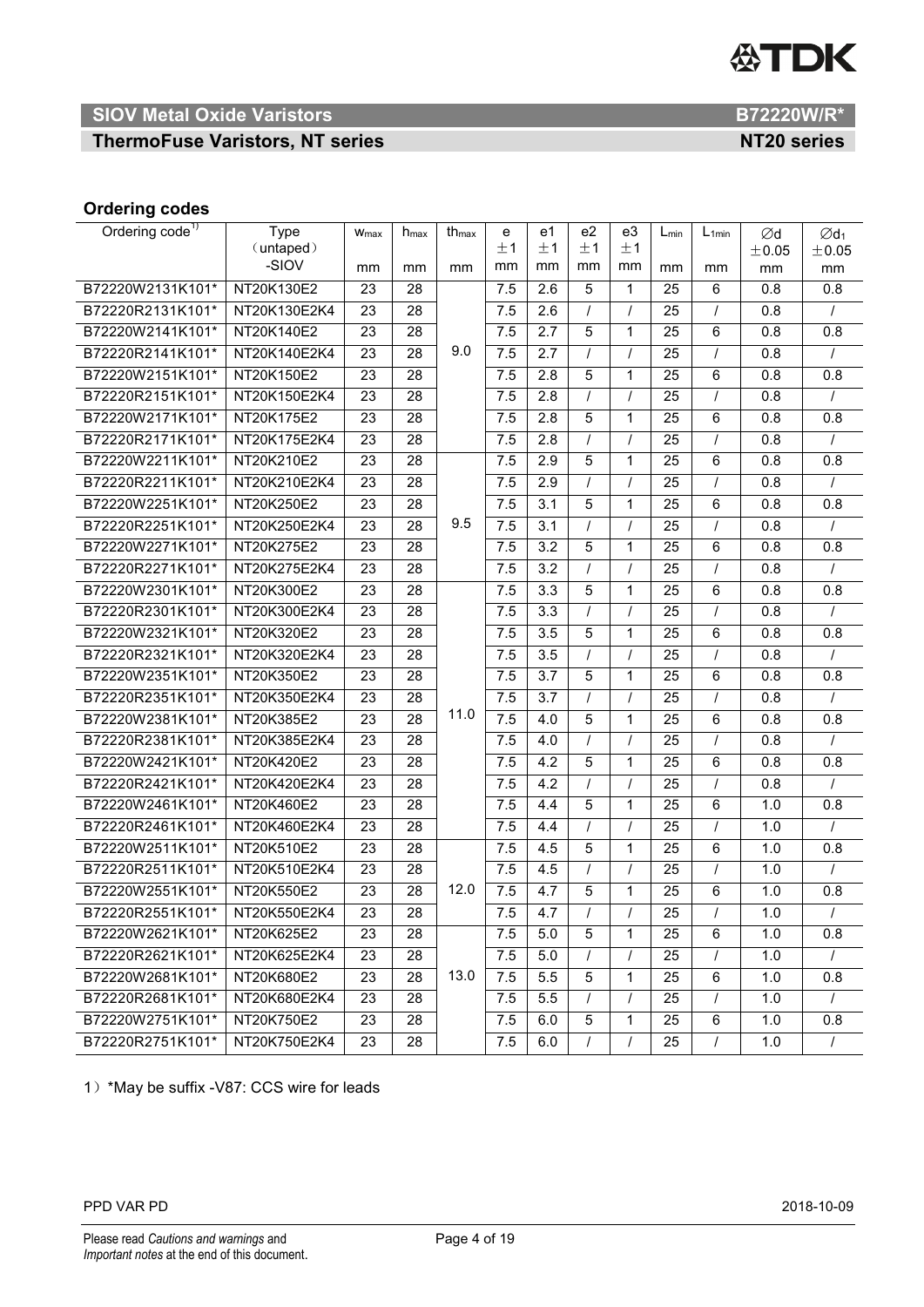# **公TDK**

# **SIOV Metal Oxide Varistors B72220W/R\***

# **ThermoFuse Varistors, NT series NT20 series NT20 series**

| Ordering code <sup>1)</sup> | <b>Type</b>        | W <sub>max</sub> | $h_{\text{max}}$ | th $_{\text{max}}$ | e                | e1               | e2       | e3           | $L_{min}$       | $L_{1min}$     | Ød        | $\emptyset$ d <sub>1</sub> |
|-----------------------------|--------------------|------------------|------------------|--------------------|------------------|------------------|----------|--------------|-----------------|----------------|-----------|----------------------------|
|                             | (untaped)<br>-SIOV |                  |                  |                    | ±1               | ±1               | ±1       | ±1           |                 |                | ±0.05     | ±0.05                      |
| B72220W2131K501*            | NT20K130E2S5       | mm<br>23         | mm<br>31         | mm                 | mm<br>7.5        | mm<br>2.6        | mm<br>5  | mm<br>1      | mm<br>25        | mm<br>6        | mm<br>0.8 | mm<br>0.8                  |
| B72220R2131K501*            | NT20K130E2S5K4     | 23               | 31               |                    | 7.5              | 2.6              |          |              | 25              | $\prime$       | 0.8       |                            |
| B72220W2141K501*            | NT20K140E2S5       | 23               | 31               |                    | 7.5              | 2.7              | 5        | 1            | 25              | 6              | 0.8       | 0.8                        |
| B72220R2141K501*            | NT20K140E2S5K4     | 23               | $\overline{31}$  | 9.0                | 7.5              | 2.7              | $\prime$ | $\prime$     | 25              | $\prime$       | 0.8       |                            |
| B72220W2151K501*            | NT20K150E2S5       | 23               | 31               |                    | 7.5              | 2.8              | 5        | 1            | 25              | 6              | 0.8       | 0.8                        |
| B72220R2151K501*            | NT20K150E2S5K4     | 23               | 31               |                    | 7.5              | 2.8              | $\prime$ | $\prime$     | 25              | $\prime$       | 0.8       | $\prime$                   |
| B72220W2171K501*            | NT20K175E2S5       | 23               | $\overline{31}$  |                    | 7.5              | 2.8              | 5        | 1            | 25              | 6              | 0.8       | 0.8                        |
| B72220R2171K501*            | NT20K175E2S5K4     | 23               | $\overline{31}$  |                    | 7.5              | 2.8              |          |              | 25              | $\prime$       | 0.8       |                            |
| B72220W2211K501*            | NT20K210E2S5       | 23               | 31               |                    | 7.5              | 2.9              | 5        | 1            | 25              | 6              | 0.8       | 0.8                        |
| B72220R2211K501*            | NT20K210E2S5K4     | 23               | $\overline{31}$  |                    | 7.5              | 2.9              | $\prime$ | $\prime$     | 25              | $\prime$       | 0.8       | $\prime$                   |
| B72220W2251K501*            | NT20K250E2S5       | 23               | 31               |                    | 7.5              | 3.1              | 5        | 1            | 25              | 6              | 0.8       | 0.8                        |
| B72220R2251K501*            | NT20K250E2S5K4     | 23               | 31               | 9.5                | 7.5              | 3.1              | $\prime$ |              | 25              | $\prime$       | 0.8       |                            |
| B72220W2271K501*            | NT20K275E2S5       | 23               | 31               |                    | 7.5              | $\overline{3.2}$ | 5        | 1            | 25              | 6              | 0.8       | 0.8                        |
| B72220R2271K501*            | NT20K275E2S5K4     | 23               | $\overline{31}$  |                    | 7.5              | $\overline{3.2}$ | $\prime$ | $\prime$     | 25              | $\prime$       | 0.8       |                            |
| B72220W2301K501*            | NT20K300E2S5       | 23               | 31               |                    | 7.5              | 3.3              | 5        | 1            | 25              | 6              | 0.8       | 0.8                        |
| B72220R2301K501*            | NT20K300E2S5K4     | 23               | $\overline{31}$  |                    | 7.5              | $\overline{3.3}$ | $\prime$ |              | 25              | $\prime$       | 0.8       |                            |
| B72220W2321K501*            | NT20K320E2S5       | 23               | $\overline{31}$  |                    | 7.5              | $\overline{3.5}$ | 5        | 1            | 25              | 6              | 0.8       | 0.8                        |
| B72220R2321K501*            | NT20K320E2S5K4     | 23               | 31               |                    | 7.5              | 3.5              | $\prime$ |              | 25              | $\prime$       | 0.8       |                            |
| B72220W2351K501*            | NT20K350E2S5       | 23               | 31               |                    | 7.5              | 3.7              | 5        | 1            | 25              | 6              | 0.8       | 0.8                        |
| B72220R2351K501*            | NT20K350E2S5K4     | 23               | $\overline{31}$  |                    | 7.5              | 3.7              | $\prime$ | $\prime$     | 25              | $\prime$       | 0.8       | $\prime$                   |
| B72220W2381K501*            | NT20K385E2S5       | 23               | 31               | 11.0               | $\overline{7.5}$ | 4.0              | 5        | 1            | 25              | 6              | 0.8       | 0.8                        |
| B72220R2381K501*            | NT20K385E2S5K4     | 23               | 31               |                    | 7.5              | 4.0              | $\prime$ |              | 25              | $\prime$       | 0.8       |                            |
| B72220W2421K501*            | NT20K420E2S5       | 23               | 31               |                    | 7.5              | $\overline{4.2}$ | 5        | 1            | 25              | 6              | 0.8       | 0.8                        |
| B72220R2421K501*            | NT20K420E2S5K4     | 23               | $\overline{31}$  |                    | 7.5              | 4.2              | $\prime$ |              | 25              | $\prime$       | 0.8       |                            |
| B72220W2461K501*            | NT20K460E2S5       | 23               | 31               |                    | 7.5              | 4.4              | 5        | 1            | 25              | 6              | 1.0       | 0.8                        |
| B72220R2461K501*            | NT20K460E2S5K4     | 23               | 31               |                    | 7.5              | 4.4              |          |              | 25              | $\prime$       | 1.0       |                            |
| B72220W2511K501*            | NT20K510E2S5       | 23               | 31               |                    | 7.5              | 4.5              | 5        | 1            | 25              | 6              | 1.0       | 0.8                        |
| B72220R2511K501*            | NT20K510E2S5K4     | 23               | 31               |                    | 7.5              | 4.5              |          |              | 25              | $\prime$       | 1.0       |                            |
| B72220W2551K501*            | NT20K550E2S5       | 23               | $\overline{31}$  | 12.0               | 7.5              | 4.7              | 5        | 1            | 25              | 6              | 1.0       | 0.8                        |
| B72220R2551K501*            | NT20K550E2S5K4     | $\overline{23}$  | 31               |                    | $7.5$            | 4.7              |          |              | $\overline{25}$ |                | 1.0       |                            |
| B72220W2621K501*            | NT20K625E2S5       | 23               | 31               |                    | 7.5              | 5.0              | 5        | $\mathbf{1}$ | 25              | 6              | 1.0       | 0.8                        |
| B72220R2621K501*            | NT20K625E2S5K4     | 23               | 31               |                    | 7.5              | 5.0              | $\prime$ | $\prime$     | 25              | $\prime$       | 1.0       |                            |
| B72220W2681K501*            | NT20K680E2S5       | 23               | 31               | 13.0               | 7.5              | 5.5              | 5        | $\mathbf{1}$ | 25              | $\overline{6}$ | 1.0       | 0.8                        |
| B72220R2681K501*            | NT20K680E2S5K4     | 23               | 31               |                    | 7.5              | 5.5              |          |              | 25              | $\prime$       | 1.0       |                            |
| B72220W2751K501*            | NT20K750E2S5       | 23               | 31               |                    | 7.5              | 6.0              | 5        | 1            | 25              | 6              | 1.0       | 0.8                        |
| B72220R2751K501*            | NT20K750E2S5K4     | 23               | 31               |                    | 7.5              | 6.0              | $\prime$ | $\prime$     | 25              | $\prime$       | 1.0       | $\prime$                   |

1)\*May be suffix -V87: CCS wire for leads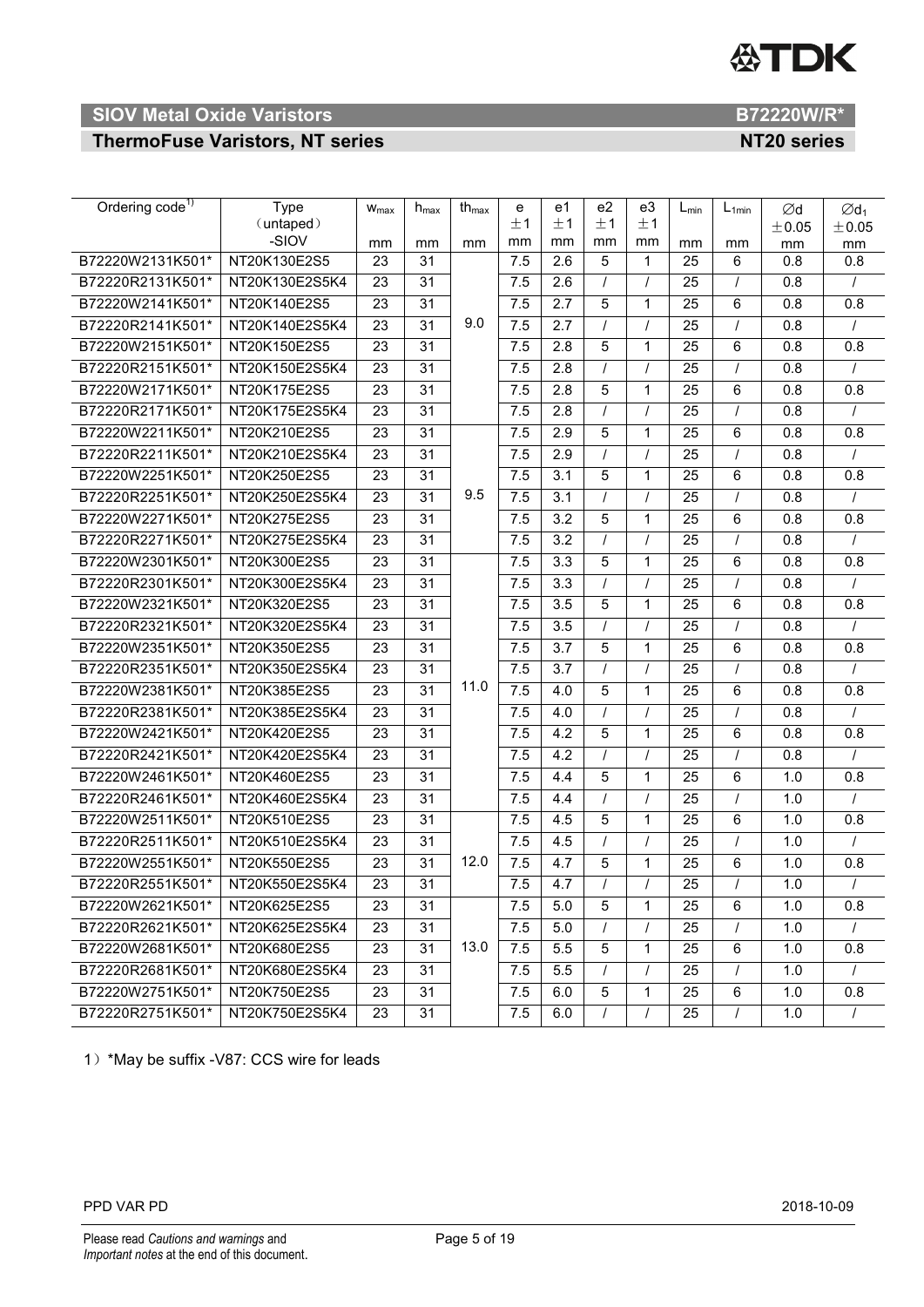**ThermoFuse Varistors, NT series NT20 series NT20 series** 

#### **Electrical data**

Maximum ratings (85 °C):

| <b>Type</b> | $\rm V_{RMS}$ | $V_{DC}$ | $I_{\text{max}}$ | $\overline{\ln^{2}}$ | $\overline{W}_{\text{max}}$ | $\mathsf{P}_{\mathsf{max}}$ |
|-------------|---------------|----------|------------------|----------------------|-----------------------------|-----------------------------|
| (untaped)   |               |          | $(8/20 \,\mu s)$ | $(8/20 \,\mu s)$     | $(2 \text{ ms})$            |                             |
| -SIOV       |               |          |                  | 15 times             |                             |                             |
|             | V             | V        | A                | A                    | J                           | W                           |
| NT20K130E2* | 130           | 170      | 10000            | 5000                 | 100                         | 1.0                         |
| NT20K140E2* | 140           | 180      | 10000            | 5000                 | 110                         | 1.0                         |
| NT20K150E2* | 150           | 200      | 10000            | 5000                 | 120                         | 1.0                         |
| NT20K175E2* | 175           | 225      | 10000            | 5000                 | 135                         | 1.0                         |
| NT20K210E2* | 210           | 270      | 10000            | 5000                 | 160                         | 1.0                         |
| NT20K250E2* | 250           | 320      | 10000            | 5000                 | 195                         | 1.0                         |
| NT20K275E2* | 275           | 350      | 10000            | 5000                 | 215                         | 1.0                         |
| NT20K300E2* | 300           | 385      | 10000            | 5000                 | 250                         | 1.0                         |
| NT20K320E2* | 320           | 420      | 10000            | 5000                 | 273                         | 1.0                         |
| NT20K350E2* | 350           | 460      | 10000            | 5000                 | 200                         | 1.0                         |
| NT20K385E2* | 385           | 505      | 10000            | 5000                 | 273                         | 1.0                         |
| NT20K420E2* | 420           | 560      | 10000            | 5000                 | 273                         | 1.0                         |
| NT20K460E2* | 460           | 615      | 10000            | 5000                 | 300                         | 1.0                         |
| NT20K510E2* | 510           | 670      | 10000            | 5000                 | 325                         | 1.0                         |
| NT20K550E2* | 550           | 745      | 10000            | 5000                 | 360                         | 1.0                         |
| NT20K625E2* | 625           | 825      | 10000            | 5000                 | 400                         | 1.0                         |
| NT20K680E2* | 680           | 895      | 10000            | 5000                 | 440                         | 1.0                         |
| NT20K750E2* | 750           | 1060     | 10000            | 3000                 | 480                         | 1.0                         |

\*May be suffix S5, K4

2) Note:

Nominal discharge current is the specification defined in UL1449  $4^{\text{th}}$  edition and tested with 8/20 µs current waveform.

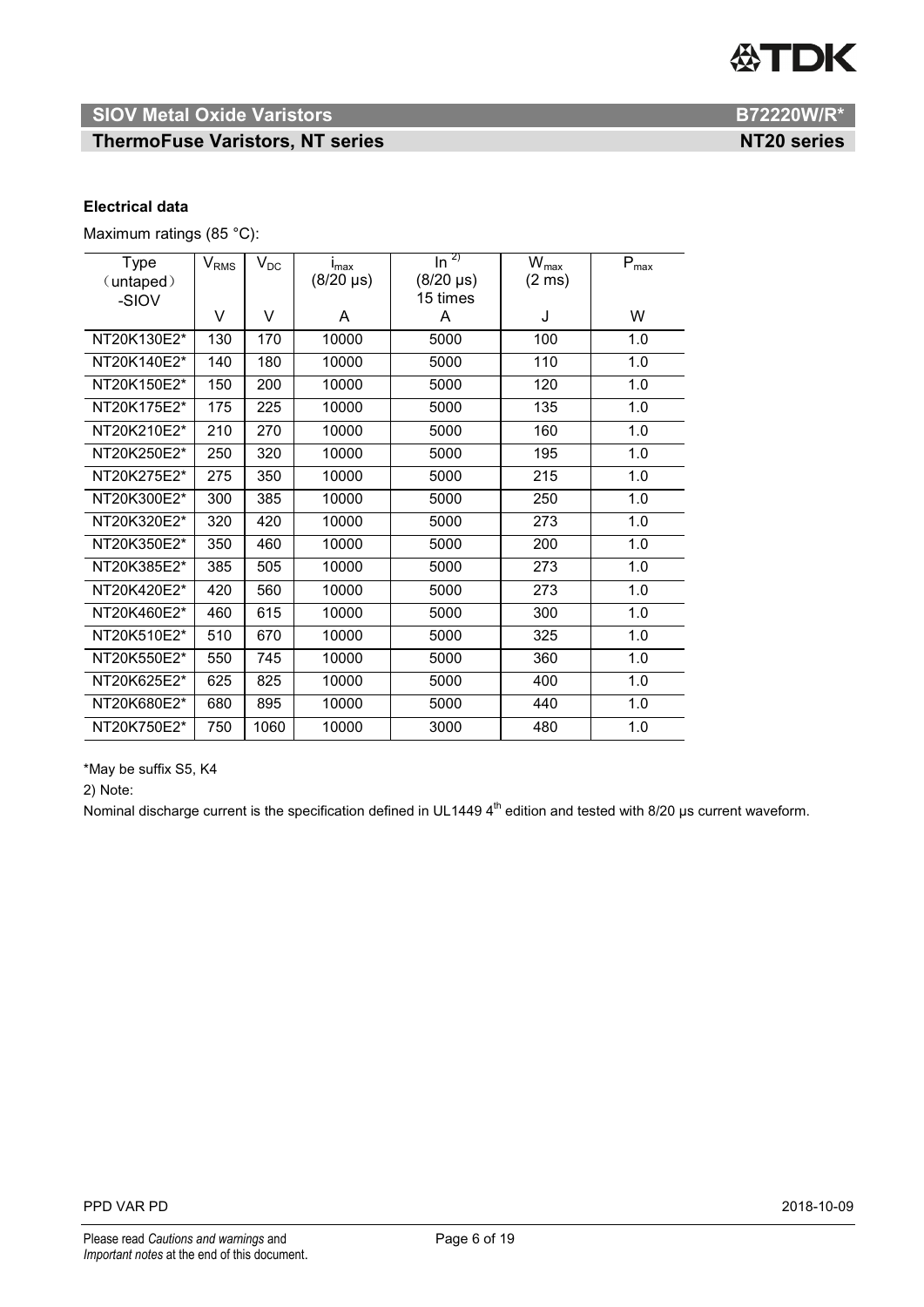# **公TDK**

# **SIOV Metal Oxide Varistors B72220W/R\***

# **ThermoFuse Varistors, NT series NT20 series NT20 series**

# Characteristics (25 °C):

| <b>Type</b> | $V_{V}$          | $\triangle$ V <sub>v</sub> | $\mathsf{V}_{\text{c,max}}$ | $i_{\rm c}$ | $\mathbf{C}_{\text{typ}}$ |
|-------------|------------------|----------------------------|-----------------------------|-------------|---------------------------|
|             | $(1 \text{ mA})$ | (1 mA)                     | $I_{\rm C}$                 |             | 1 kHz                     |
|             | V                | %                          | V                           | A           | рF                        |
| NT20K130E2* | 205              | 10                         | 340                         | 100         | 1850                      |
| NT20K140E2* | 220              | 10                         | 360                         | 100         | 1700                      |
| NT20K150E2* | 240              | 10                         | 395                         | 100         | 1550                      |
| NT20K175E2* | 270              | 10                         | 455                         | 100         | 1350                      |
| NT20K210E2* | 330              | 10                         | 545                         | 100         | 1100                      |
| NT20K250E2* | 390              | 10                         | 650                         | 100         | 940                       |
| NT20K275E2* | 430              | 10                         | 710                         | 100         | 850                       |
| NT20K300E2* | 470              | 10                         | 775                         | 100         | 780                       |
| NT20K320E2* | 510              | 10                         | 840                         | 100         | 720                       |
| NT20K350E2* | 560              | 10                         | 910                         | 100         | 660                       |
| NT20K385E2* | 620              | 10                         | 1025                        | 100         | 600                       |
| NT20K420E2* | 680              | 10                         | 1120                        | 100         | 550                       |
| NT20K460E2* | 750              | 10                         | 1240                        | 100         | 500                       |
| NT20K510E2* | 820              | 10                         | 1355                        | 100         | 460                       |
| NT20K550E2* | 910              | 10                         | 1500                        | 100         | 410                       |
| NT20K625E2* | 1000             | 10                         | 1650                        | 100         | 380                       |
| NT20K680E2* | 1100             | 10                         | 1815                        | 100         | 340                       |
| NT20K750E2* | 1200             | 10                         | 2000                        | 100         | 250                       |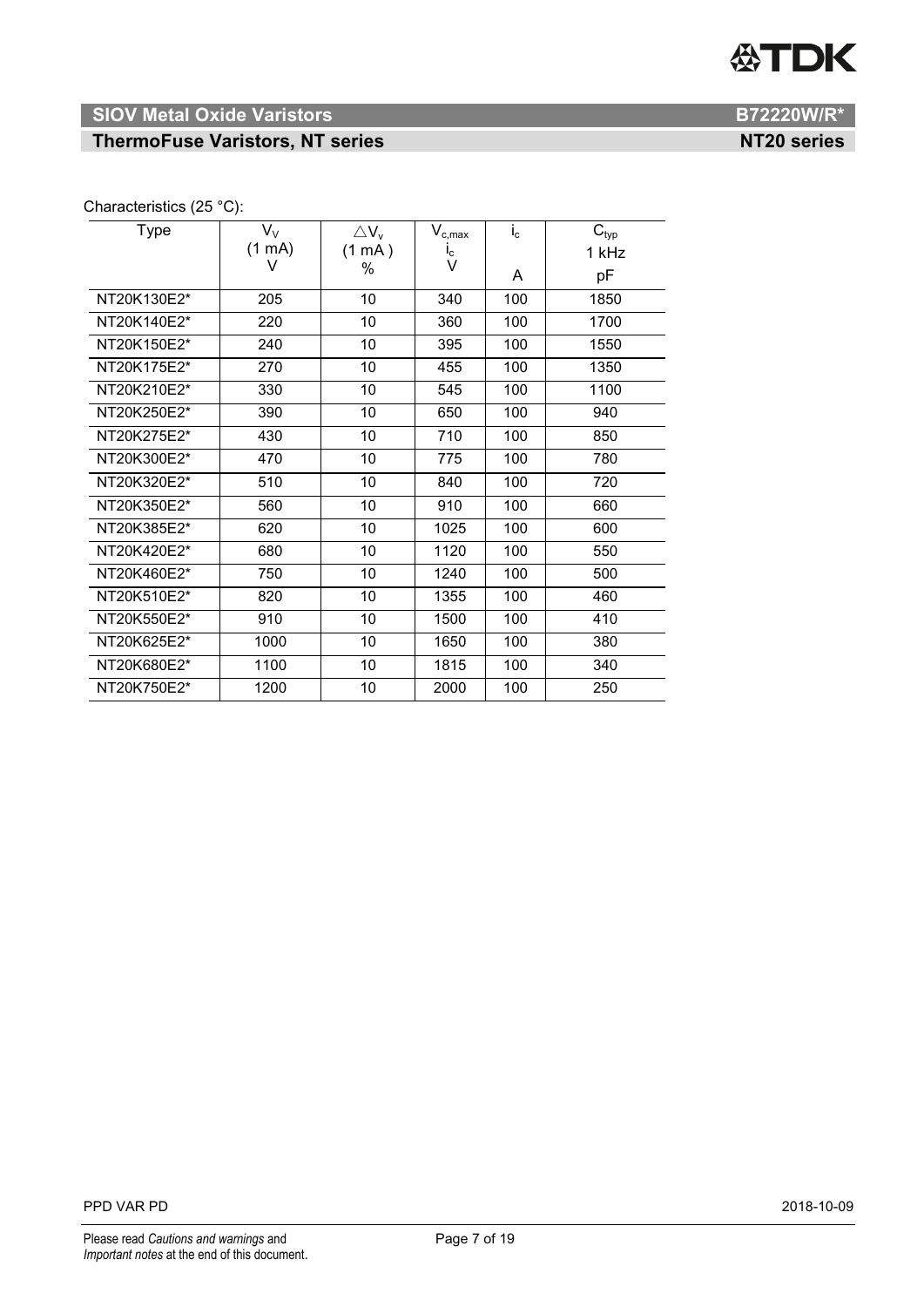

**ThermoFuse Varistors, NT series NT20 series NT20 series** 

## **Reliability data**

| <b>Test</b>                             | <b>Test methods</b>                                                                                                                                                                                                                                 | Requirement                                                                                             |
|-----------------------------------------|-----------------------------------------------------------------------------------------------------------------------------------------------------------------------------------------------------------------------------------------------------|---------------------------------------------------------------------------------------------------------|
| Varistor<br>voltage                     | The voltage between two terminals with the specified<br>measuring current applied is called $V_v$ (1 mA <sub>DC</sub> @ 0.2  2 s).                                                                                                                  | To meet the specified<br>value.                                                                         |
| Clamping<br>voltage                     | The maximum voltage between two terminals with the<br>specified standard impulse current (8/20 µs) illustrated below<br>applied.<br>Peak<br>$\%$<br>100<br>90<br>Leadin<br>Edge<br>railing Edge<br>50<br>ise Time us<br>lecay time to half value us | To meet the specified<br>value.                                                                         |
| Surge current<br>derating,<br>$8/20$ µs | 10 surge currents (8/20 µs), unipolar, interval 30 s, amplitude<br>corresponding to derating curve for 10 impulses at 20 µs                                                                                                                         | $ \triangle$ V/V (1 mA)  $\leq$ 10%<br>(measured in direction<br>of surge current)<br>No visible damage |
| Surge current<br>derating,<br>2 ms      | 10 surge currents (2 ms), unipolar, interval 120 s, amplitude<br>corresponding to derating curve for 10 impulses at 2 ms                                                                                                                            | $ \triangle$ V/V (1 mA)  $\leq$ 10%<br>(measured in direction<br>of surge current)<br>No visible damage |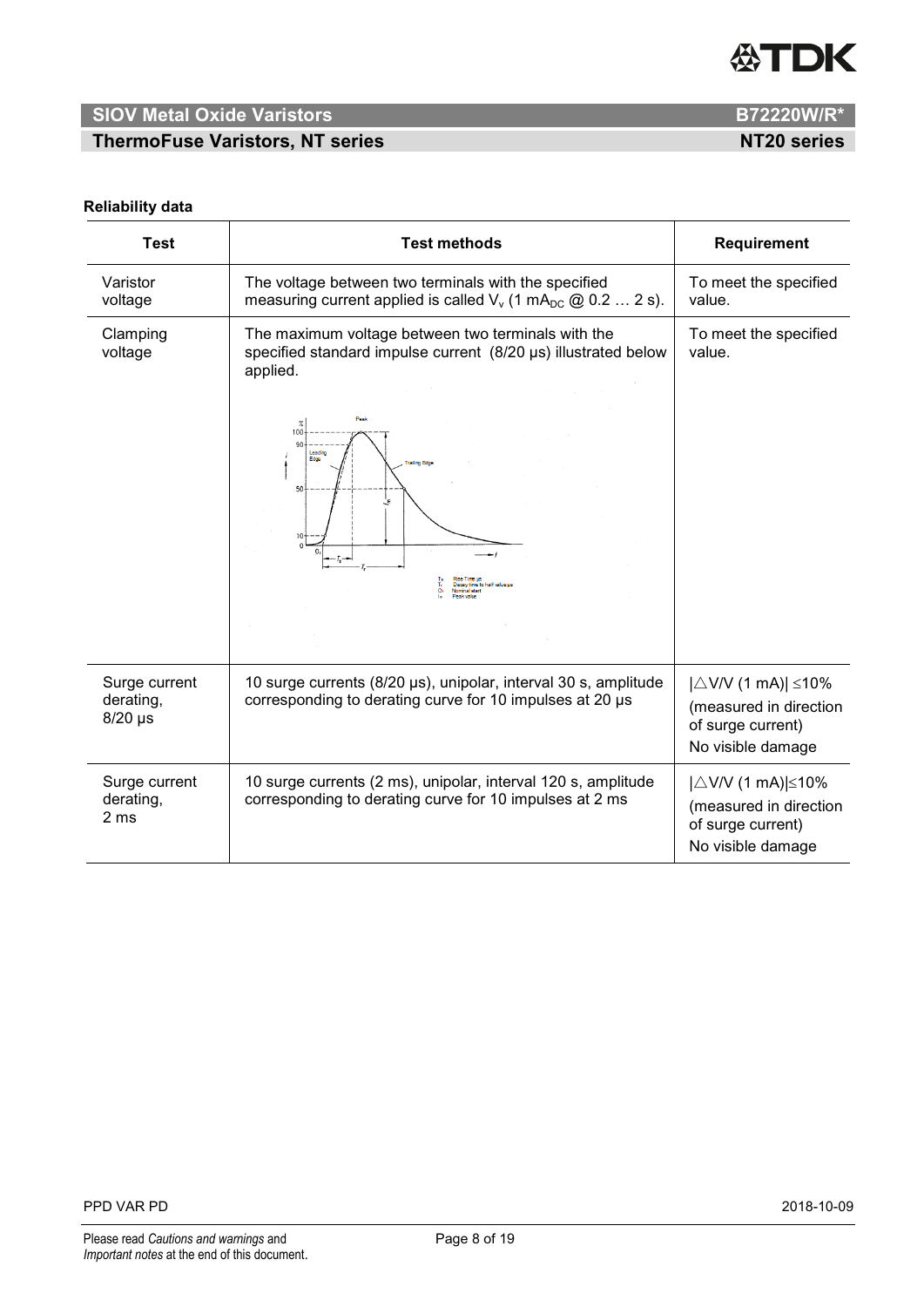

**ThermoFuse Varistors, NT series NT20 series NT20 series** 

# **Reliability data**

| <b>Characteristics</b> | <b>Test methods/Description</b>                                                                                                                                                                                                                                                                                                                               | <b>Specifications</b>                                                                                                                                                                                                                                                                                                                                                                                                                                                                   |
|------------------------|---------------------------------------------------------------------------------------------------------------------------------------------------------------------------------------------------------------------------------------------------------------------------------------------------------------------------------------------------------------|-----------------------------------------------------------------------------------------------------------------------------------------------------------------------------------------------------------------------------------------------------------------------------------------------------------------------------------------------------------------------------------------------------------------------------------------------------------------------------------------|
| Tensile strength       | IEC 60068-2-21, test Ua1<br>After gradually applying the force specified below<br>and keeping the unit fixed for 10 s, the terminal shall<br>be visually examined for any damage.<br>Force for wire diameter:<br>$0.6$ mm = 10 N<br>$0.8$ mm = 10 N<br>1.0 mm = $20 N$                                                                                        | $ \triangle$ V/V (1 mA)  $\leq$ 5%<br>No break of solder<br>joint, no wire break                                                                                                                                                                                                                                                                                                                                                                                                        |
| Vibration              | IEC 60068-2-6, test Fc, method B4<br>10  55 Hz<br>Frequency range:<br>Amplitude:<br>0.75 mm or 98 m/s <sup>2</sup><br>Duration:<br>6 h $(3 \times 2)$<br>Pulse:<br>sine wave<br>After repeatedly applying a single harmonic vibration<br>according to the table above, the change of $V_{v}$ shall<br>be measured and the part shall be visually<br>examined. | $ \triangle$ V/V (1 mA)  $\leq$ 5%<br>No visible damage                                                                                                                                                                                                                                                                                                                                                                                                                                 |
| Solderability          | IEC 60068-2-20, test Ta,<br>method 1 with modified conditions for lead-free<br>solder alloys: 245 °C, 3 s:<br>After dipping the terminals to a depth of<br>approximately 3 mm from the body in a soldering<br>bath of 245 °C for 3 s, the terminals shall be visually<br>examined.                                                                            | The inspection shall<br>be carried out under<br>adequate light with<br>normal eyesight or<br>with the assistance of<br>a magnifier capable of<br>giving a magnification<br>of 4 to 10 times. The<br>dipped surface shall<br>be covered with a<br>smooth and bright<br>solder coating with no<br>more than small<br>amounts of scattered<br>imperfections such as<br>pinholes or un-wetted<br>or de-wetted areas.<br>These imperfections<br>shall not be<br>concentrated in one<br>area. |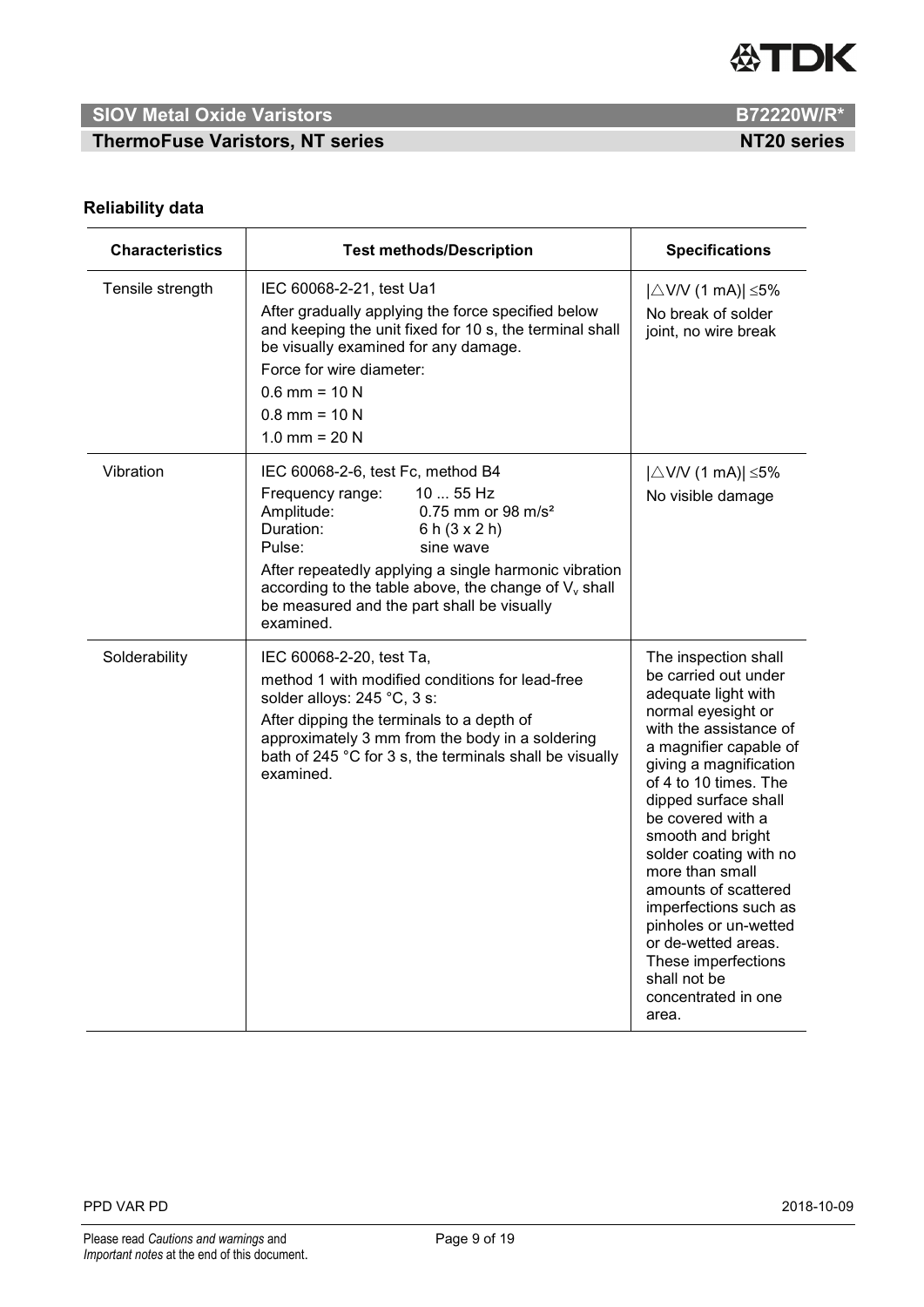

# **ThermoFuse Varistors, NT series NT20 series NT20 series**

| <b>Characteristics</b>          | <b>Test methods/Description</b>                                                                                                                                                                                                                                                                                                                                                                        | <b>Specifications</b>                                   |
|---------------------------------|--------------------------------------------------------------------------------------------------------------------------------------------------------------------------------------------------------------------------------------------------------------------------------------------------------------------------------------------------------------------------------------------------------|---------------------------------------------------------|
| Resistance to<br>soldering heat | IEC 60068-2-20, test Tb, method 1A, 260 °C, 10 s:<br>Each lead shall be dipped into a solder bath having a<br>temperature of 260 $\pm$ 5 °C to a point 2.0 to 2.5 mm<br>from the body of the unit, be held there for $10 \pm 1$ s<br>and then be stored at room temperature and normal<br>humidity for 1 to 2 hours. The change of $V_v$ shall be<br>measured and the part shall be visually examined. | $ \triangle$ V/V (1 mA)  $\leq$ 5%<br>No visible damage |
| <b>Bump</b>                     | IEC 60068-2-27, Test Eb<br>Pulse duration:<br>6 ms<br>400 m/s <sup>2</sup><br>Max. acceleration:<br>$6\times4000$<br>Number of bumps:<br>half sine<br>Pulse:                                                                                                                                                                                                                                           | $ \triangle$ V/V (1 mA)  $\leq$ 5%<br>No visible damage |
| Fire hazard                     | IEC 60695-11-5 (needle flame test)<br>Severity: vertical 10 s                                                                                                                                                                                                                                                                                                                                          | $5 s$ max.                                              |
| Electric strength               | IEC 61051-1, test 4.9.2<br>Metal balls method, 2500 $V_{RMS}$ , 60 s<br>The varistor is placed in a container holding $1.6 \pm 0.2$<br>mm diameter metal balls such that only the<br>terminations of the varistor are protruding.<br>The specified voltage shall be applied between both<br>terminals of the specimen connected together and<br>the electrode inserted between the metal balls.        | No breakdown                                            |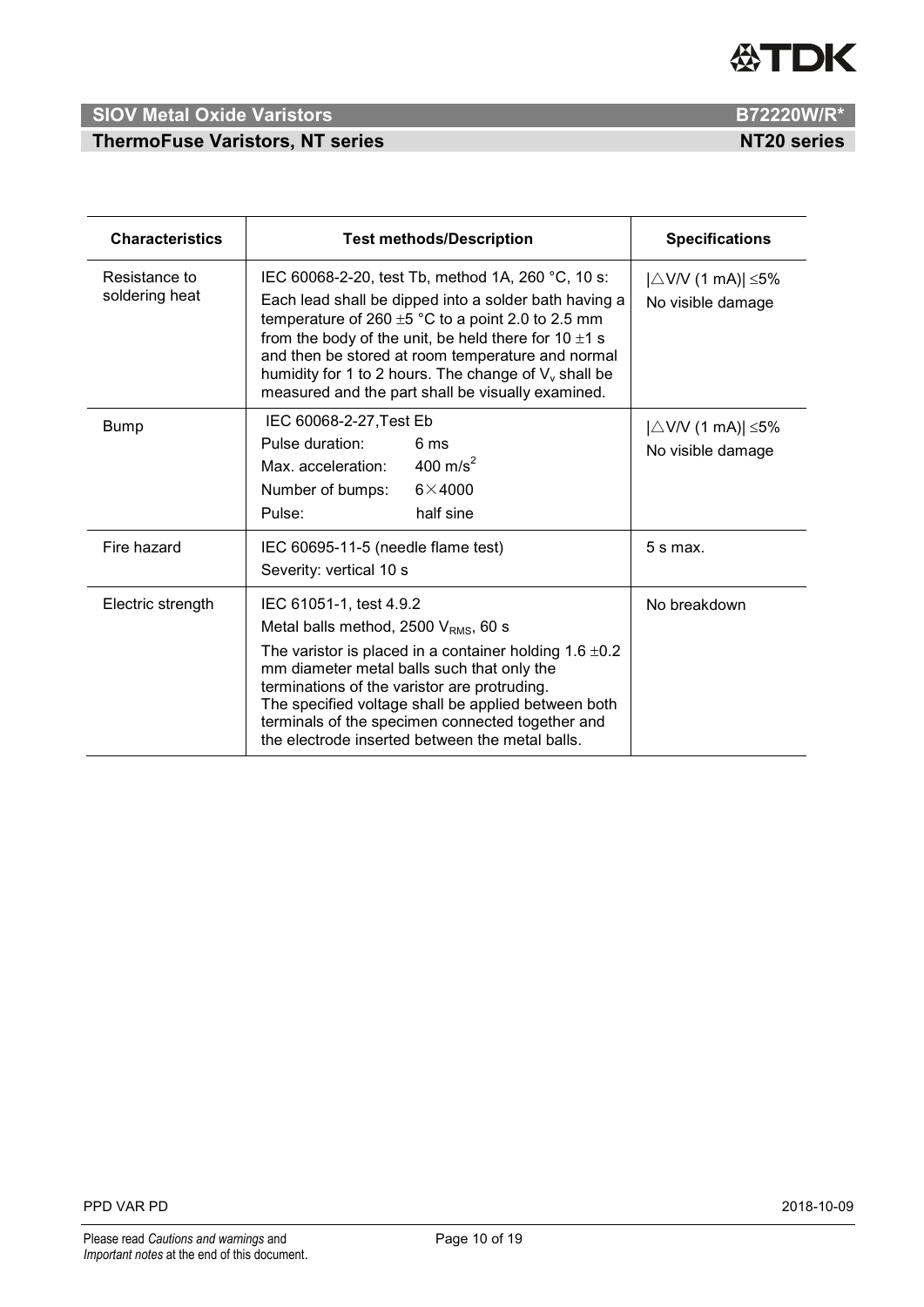

**ThermoFuse Varistors, NT series NT20 series NT20 series** 

# **Reliability data**

| <b>Characteristics</b>                        | <b>Test methods/Description</b>                                                                                                                                                                                                                                                                                                                                                                                                                                                                                                                                        | <b>Specifications</b>                                    |
|-----------------------------------------------|------------------------------------------------------------------------------------------------------------------------------------------------------------------------------------------------------------------------------------------------------------------------------------------------------------------------------------------------------------------------------------------------------------------------------------------------------------------------------------------------------------------------------------------------------------------------|----------------------------------------------------------|
| Endurance at upper<br>category<br>temperature | IEC61051-2-2, 1000 h at UCT<br>After having continuously applied the maximum<br>allowable AC voltage at UCT $\pm$ 2 °C for 1000 h, the<br>specimen shall be stored at room temperature and<br>normal humidity for 1 to 2 h.<br>Thereafter, the change of $V_{v}$ shall be measured.                                                                                                                                                                                                                                                                                    | $ \triangle$ V/V (1 mA)  $\leq$ 10%                      |
| Damp heat, steady<br>state                    | IEC 60068-2-78, test Ca<br>The specimen shall be subjected to 40 $\pm$ 2 °C, 90 to<br>95 % r.H. for 56 days without load / with 10% of the<br>maximum continuous DC operating voltage $V_{\text{DC}}$ .<br>Then stored at room temperature and normal<br>humidity for 1 to 2 h.<br>Thereafter, the change of $V_{v}$ shall be measured.<br>Thereafter, insulation resistance $R_{ins}$ shall be<br>measured at $V = 500$ V (insulated varistors only).                                                                                                                 | $ \triangle$ V/V (1 mA)  $\leq$ 10%<br>$R_{ins}$ e100 M& |
| Climatic sequence                             | The specimen shall be subjected to:<br>a) IEC 60068-2-2, test Ba, dry heat at UCT, 16 h<br>b) IEC 60068-2-30, test Db, damp heat, 1st cycle:<br>55 °C, 93% r.H., 24 h<br>c) IEC 60068-2-1, test Aa, cold, LCT, 2 h<br>d) IEC 60068-2-30, test Db, damp heat, additional 5<br>cycles: 55 °C/25 °C, 93% r.H., 24 h/cycle.<br>Then the specimen shall be stored at room<br>temperature and normal humidity for 1 to 2 h.<br>Thereafter, the change of $V_v$ shall be measured.<br>Thereafter, insulation resistance R <sub>ins</sub> shall be<br>measured at $V = 500$ V. | $ \triangle$ V/V (1 mA)  $\leq$ 10%<br>$R_{ins}$ e100 M& |
| Rapid change of<br>temperature                | IEC 60068-2-14, test Na, LCT/UCT, dwell time 30<br>min, 5 cycles                                                                                                                                                                                                                                                                                                                                                                                                                                                                                                       | $ \triangle$ V/V (1 mA)  $\leq$ 5%<br>No visible damage  |

# **Note:**

UCT = Upper category temperature

LCT = Lower category temperature

 $R_{ins}$  = Insulation resistance

All electrical tests should be performed between terminal pin1 and pin3.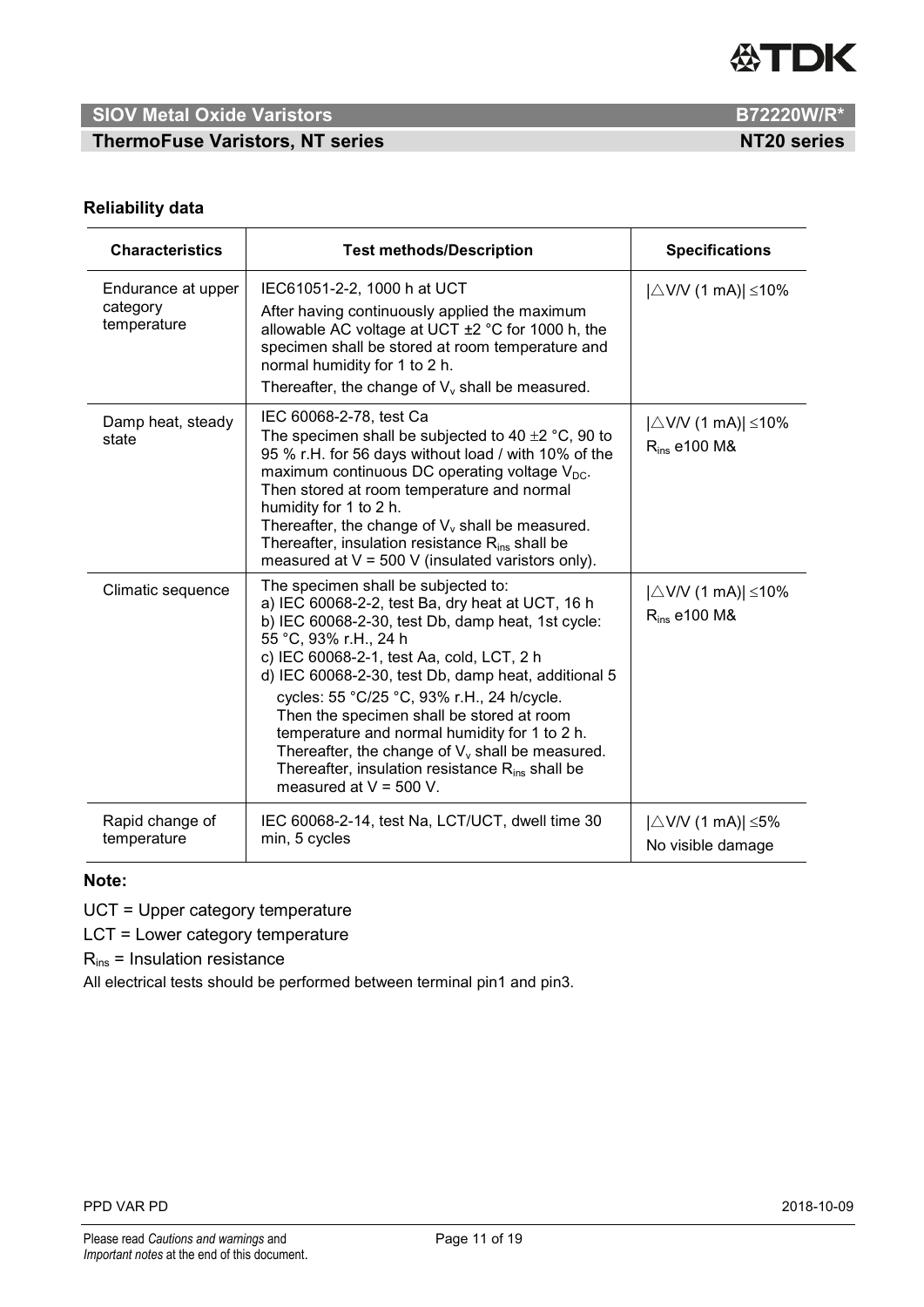

# **ThermoFuse Varistors, NT series NT20 series NT20 series**

# **v/i characteristic**

 $A =$  Leakage current,  $B =$  Protection level  $}$  for worst-case varistor tolerances

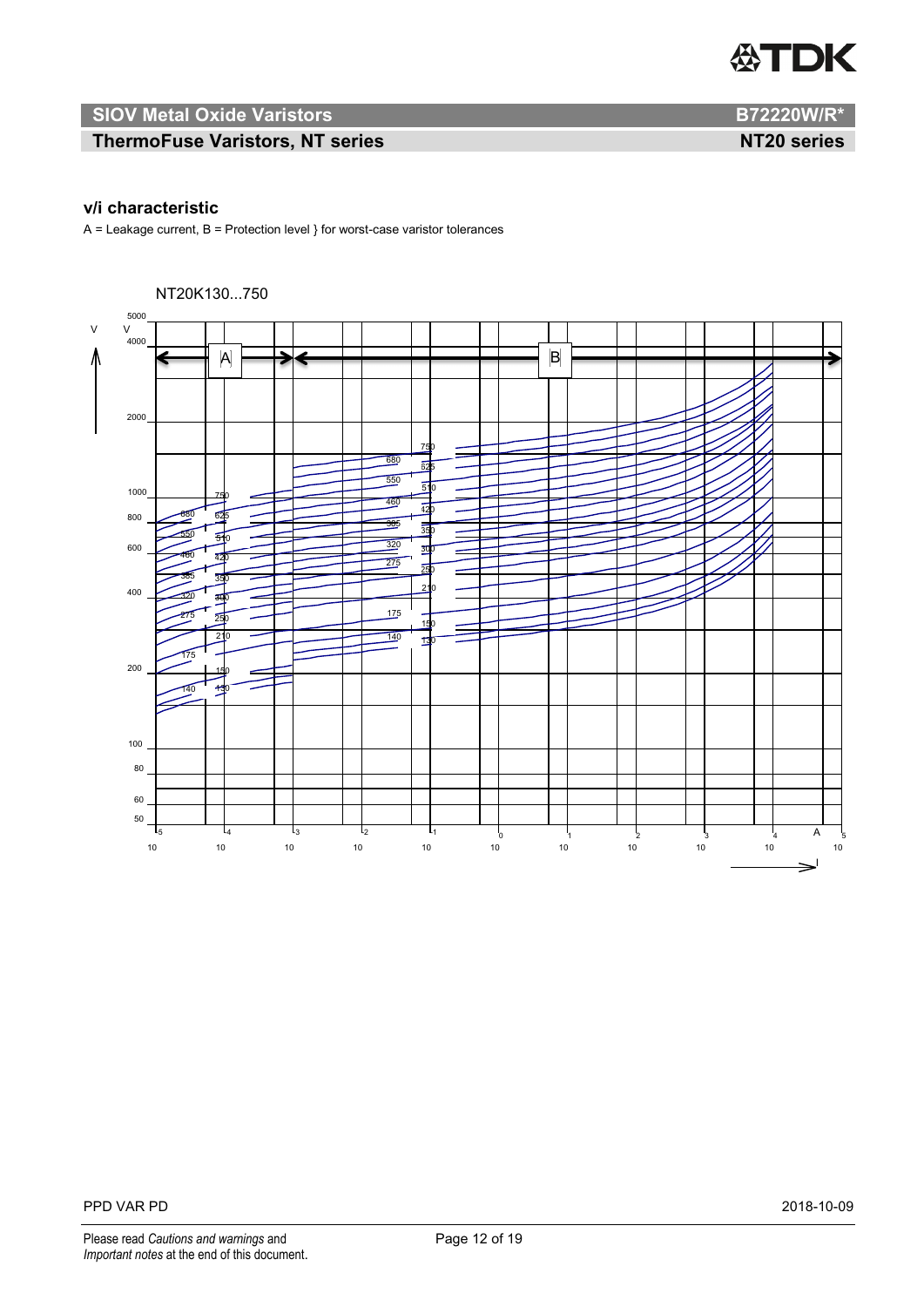

**ThermoFuse Varistors, NT series NT20 series**

# **Derating curves**

Suitable for 130E2 -320E2



### Suitable for 350E2 -680E2

1 x  $2 x$ 15 x 10^2 x  $10<sup>4</sup>$   $\overline{x}$  $10^{4}$  x  $10^{15} x$  $10^{16} x$ inf. 1 10 [<u>A]</u><br>三<br>100 1000 10000 100000 10 100 1000 1000 1000 10000 10000 10000 10000 10000 10000 10000 10000 10000 10000 10000 10000 10000 1000 1000 1 **t r [μs]** NT20K350..NT20K680E2 t r m ax.

#### PPD VAR PD 2018-10-09

Please read *Cautions and warnings* and **Page 13 of 19** Page 13 of 19 *Important notes* at the end of this document.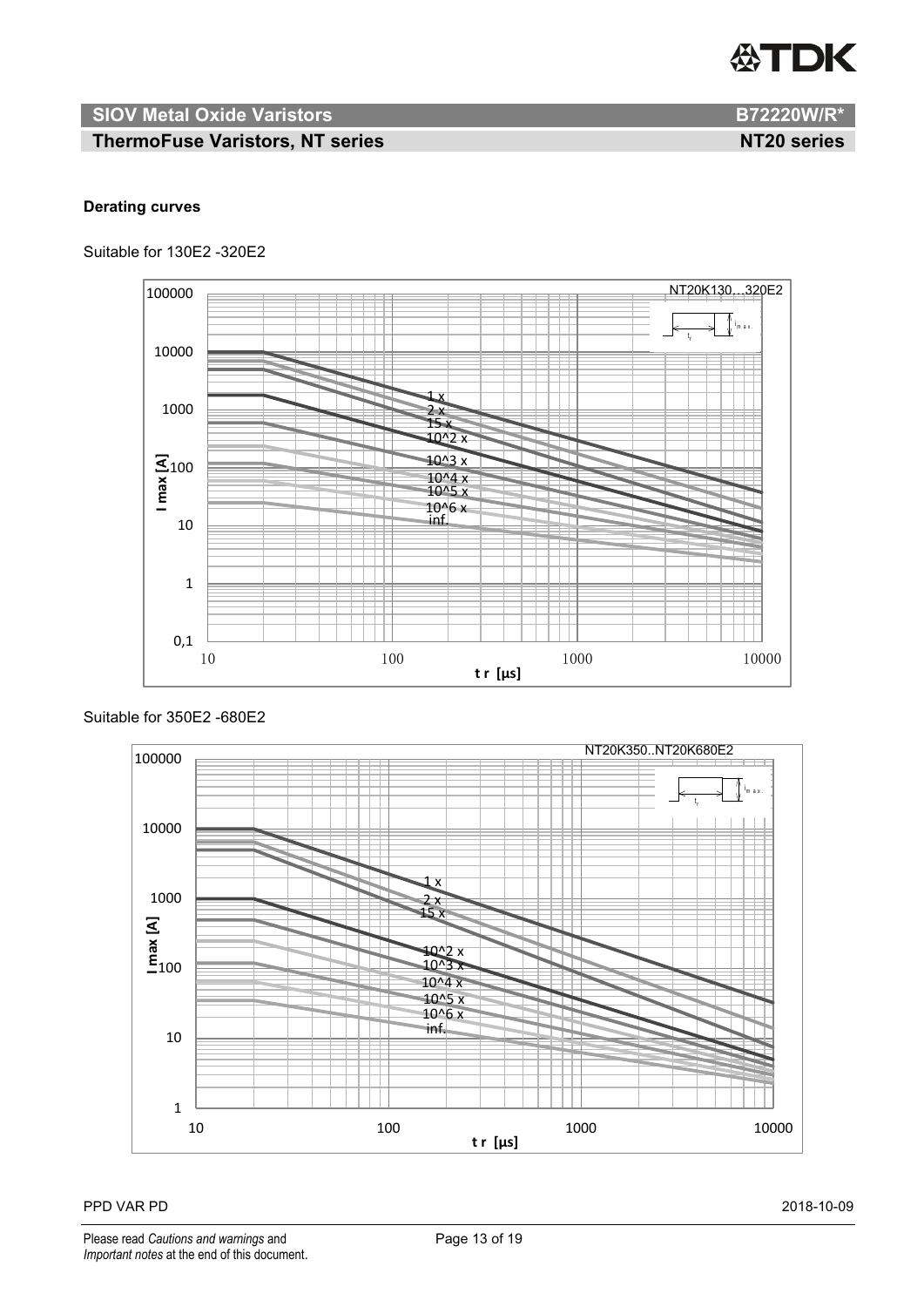

# **ThermoFuse Varistors, NT series NT20 series NT20 series**



#### Suitable for 750E2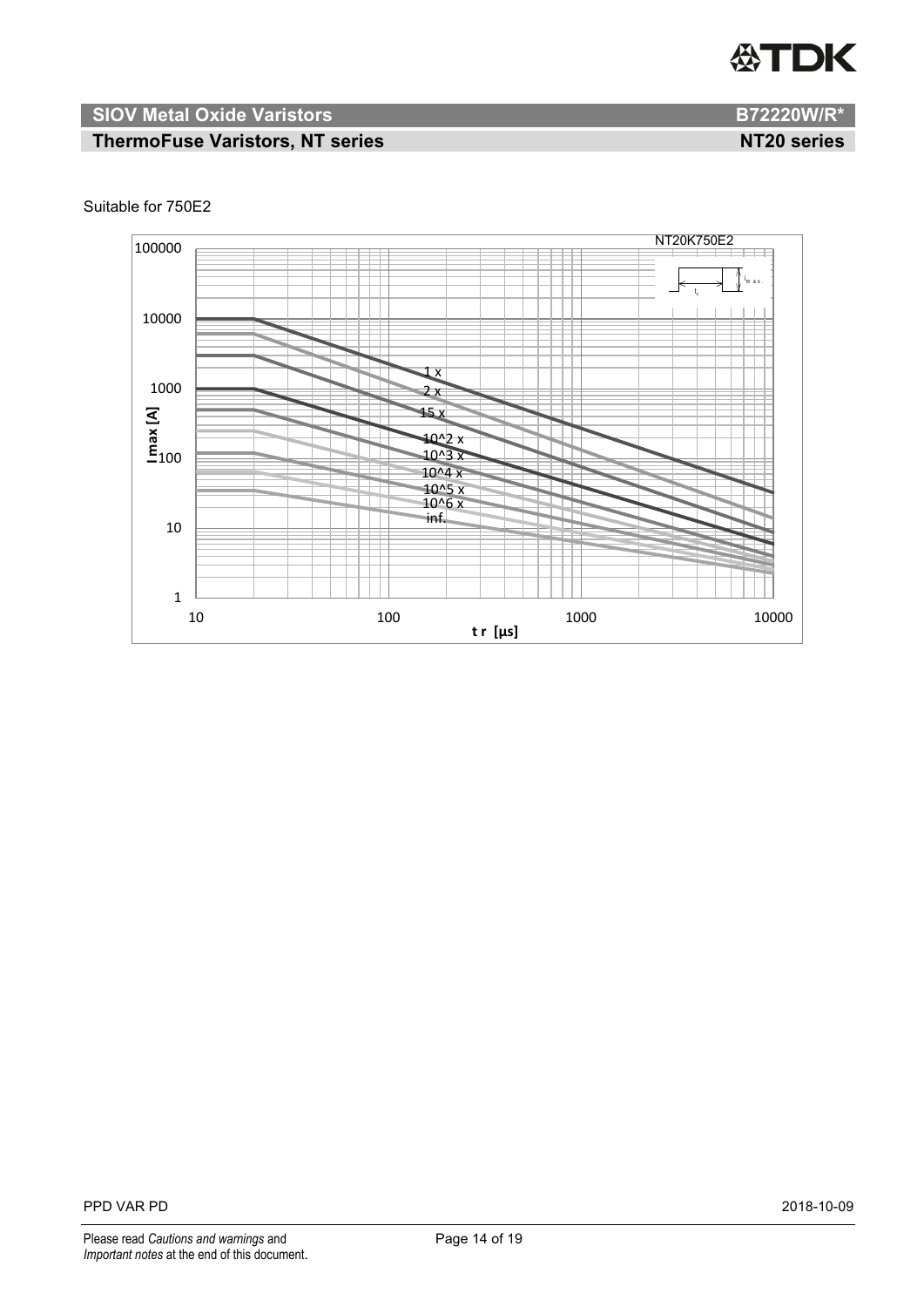

**ThermoFuse Varistors, NT series NT20 series NT20 series** 

**Soldering instructions only for NT series Manual soldering**

Maximum soldering temperature 350 °C for 3 s. It is recommended to heat sink the lead wires of the ThermoFuse varistors (NT series).

### **Wave soldering**

Recommended temperature profile for wave soldering only for ThermoFuse varistors (NT series).



**Important note**: Temperatures of all preheat stages and the solder bath must be strictly controlled.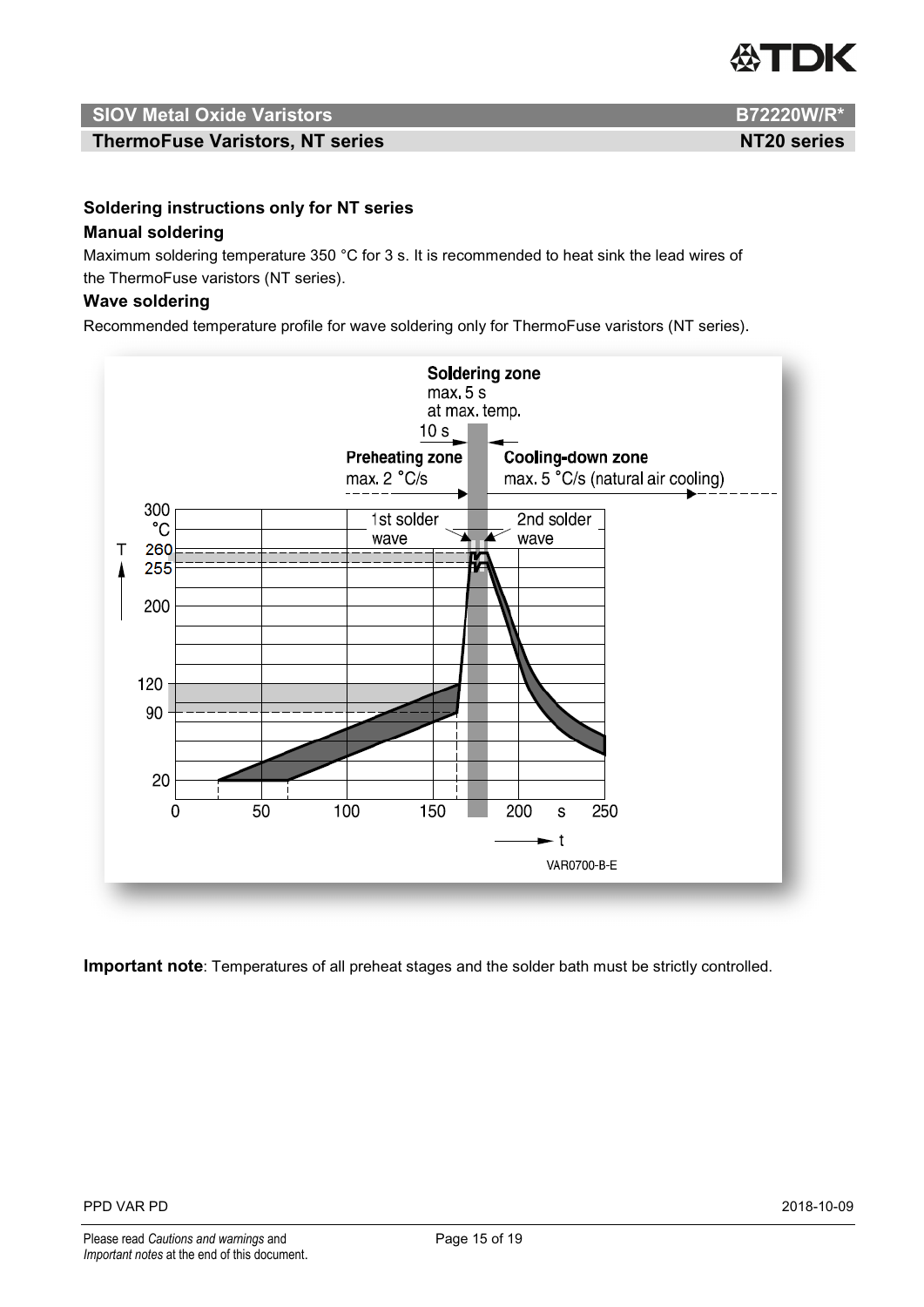

**ThermoFuse Varistors, NT series NT20 series NT20 series** 

#### **Cautions and warnings**

#### **General**

- 1. EPCOS metal oxide varistors (SIOVs) are designed for specific applications and should not be used for purposes not identified in our specifications, application notes and data books unless otherwise agreed with EPCOS during the design-in-phase.
- 2. Ensure suitability of SIOVs through reliability testing during the design-in phase. The SIOVs should be evaluated taking into consideration worst-case conditions.
- 3. For applications of SIOVs in line-to ground circuits based on various international and local standards there are restrictions existing or additional safety measures required.

#### **Storage**

- 1. Store SIOVs only in original packaging. Do not open the package before storage.
- 2. Storage conditions in original packaging:

| Storage temperature: | $-25$ °C $\dots$ +45 °C $\cdot$ |
|----------------------|---------------------------------|
| Relative humidity:   | <75% annual average,            |
|                      | <95% on maximum 30 days a year. |
| Dew precipitation:   | Is to be avoided.               |

- 3. Avoid contamination of SIOVs surface during storage, handling and processing.
- 4. Avoid storage of SIOVs in harmful environments which can affect the function during long-term operation (examples given under operation precautions).
- 5. The SIOV type series should be soldered within the time specified.

| SIOV-S, -Q, -LS      | 24 month  |
|----------------------|-----------|
| T, ETFV and NT types | 12 month. |

#### **Handling**

- 1. SIOVs must not be dropped.
- 2. Components must not be touched with bare hands. Gloves are recommended.
- 3. Avoid contamination of the surface of SIOV electrodes during handling, be careful of the sharp edge of SIOV electrodes.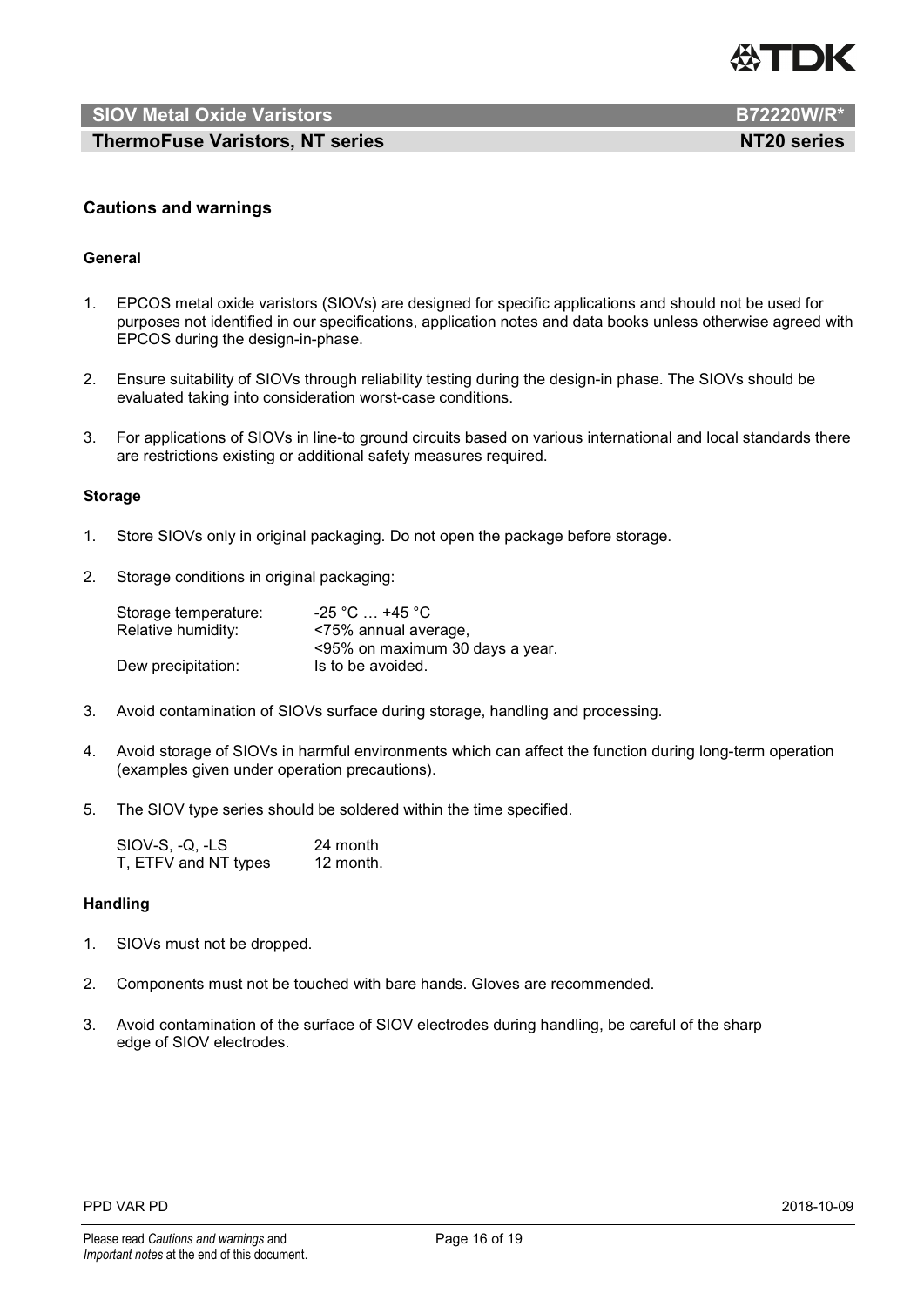

**ThermoFuse Varistors, NT series NT20 series NT20 series** 

#### **Soldering (where applicable)**

- 1. Use rosin-type flux or non-activated flux.
- 2. Insufficient preheating may cause ceramic cracks.
- 3. Rapid cooling by dipping in solvent is not recommended.
- 4. Complete removal of flux is recommended.

#### **Mounting**

- 1. Potting, sealing or adhesive compounds can produce chemical reactions in the SIOV ceramic that will degrade the component's electrical characteristics.
- 2. Overloading SIOVs may result in ruptured packages and expulsion of hot materials. For this reason the SIOVs should be physically shielded from adjacent components.

#### **Operation**

- 1. Use SIOVs only within the specified temperature operating range
- 2. Use SIOVs only within the specified voltage and current ranges.
- 3. Environmental conditions must not harm the SIOVs. Use SIOVs only in normal atmospheric conditions. Avoid use in the presence of deoxidizing gases (chlorine gas, hydrogen sulfide gas, ammonia gas, sulfuric acid gas, etc), corrosive agents, humid or salty conditions, Avoid contact with any liquids and solvents.

#### **Display of ordering codes for TDK Electronics products**

The ordering code for one and the same product can be represented differently in data sheets, data books, other publications, on the company website, or in order-related documents such as shipping notes, order confirmations and product labels. **The varying representations of the ordering codes are due to different processes employed and do not affect the specifications of the respective products**. Detailed information can be found on the Internet under www.tdk-electronics.tdk.com/orderingcodes.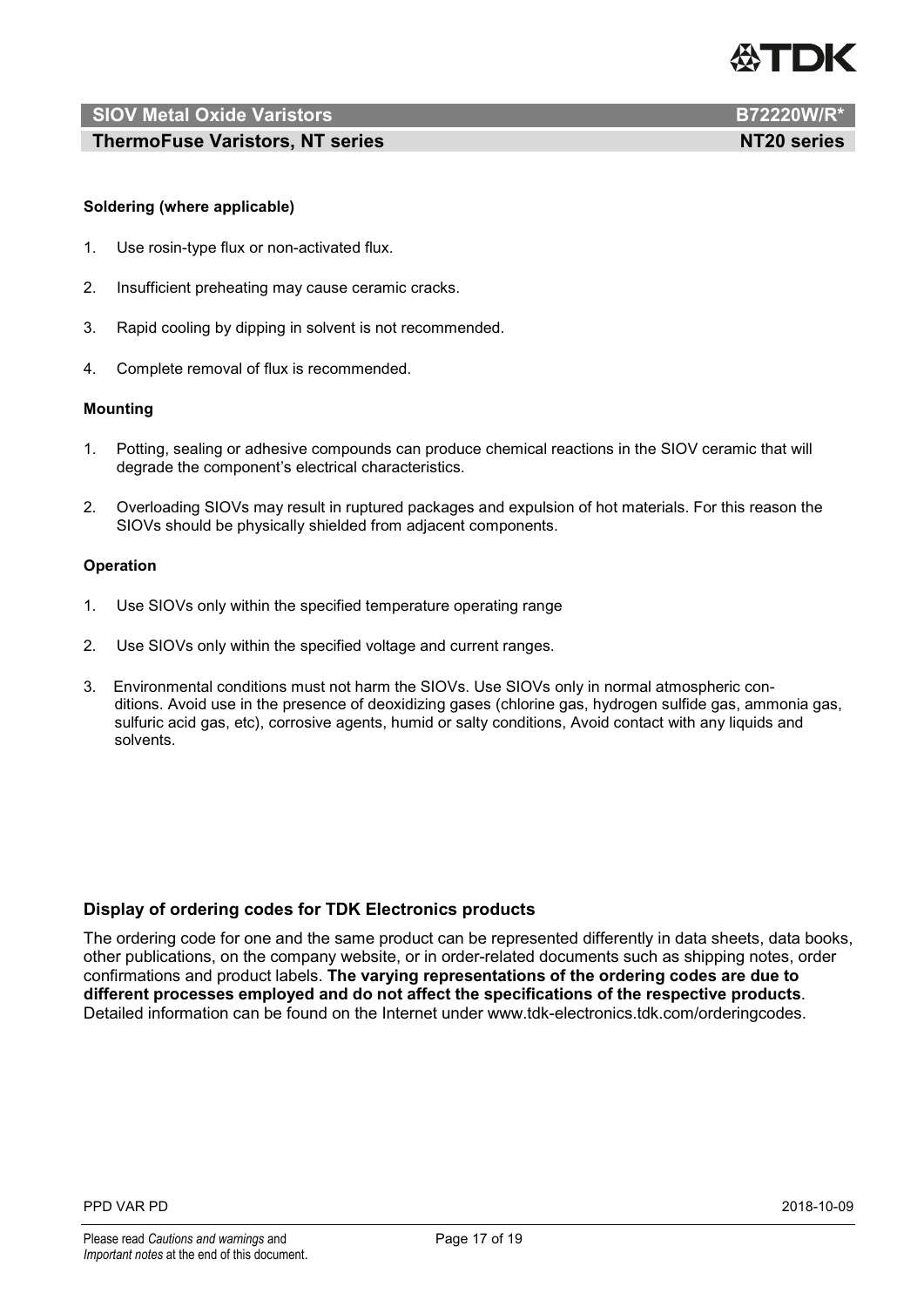The following applies to all products named in this publication:

- 1. Some parts of this publication contain **statements about the suitability of our products for certain areas of application**. These statements are based on our knowledge of typical requirements that are often placed on our products in the areas of application concerned. We nevertheless expressly point out **that such statements cannot be regarded as binding statements about the suitability of our products for a particular customer application.** As a rule we are either unfamiliar with individual customer applications or less familiar with them than the customers themselves. For these reasons, it is always ultimately incumbent on the customer to check and decide whether a product with the properties described in the product specification is suitable for use in a particular customer application.
- 2. We also point out that **in individual cases, a malfunction of electronic components or failure before the end of their usual service life cannot be completely ruled out in the current state of the art, even if they are operated as specified.** In customer applications requiring a very high level of operational safety and especially in customer applications in which the malfunction or failure of an electronic component could endanger human life or health (e.g. in accident prevention or life-saving systems), it must therefore be ensured by means of suitable design of the customer application or other action taken by the customer (e.g. installation of protective circuitry or redundancy) that no injury or damage is sustained by third parties in the event of malfunction or failure of an electronic component.
- 3. **The warnings, cautions and product-specific notes must be observed.**
- 4. In order to satisfy certain technical requirements, **some of the products described in this publication may contain substances subject to restrictions in certain jurisdictions (e.g. because they are classed as hazardous)**. Useful information on this will be found in our Material Data Sheets on the Internet (www.tdk-electronics.tdk.com/material). Should you have any more detailed questions, please contact our sales offices.
- 5. We constantly strive to improve our products. Consequently, **the products described in this publication may change from time to time**. The same is true of the corresponding product specifications. Please check therefore to what extent product descriptions and specifications contained in this publication are still applicable before or when you place an order.

We also **reserve the right to discontinue production and delivery of products**. Consequently, we cannot guarantee that all products named in this publication will always be available. The aforementioned does not apply in the case of individual agreements deviating from the foregoing for customer-specific products.

- 6. Unless otherwise agreed in individual contracts, **all orders are subject to our General Terms and Conditions of Supply.**
- 7. **Our manufacturing sites serving the automotive business apply the IATF 16949 standard.** The IATF certifications confirm our compliance with requirements regarding the quality management system in the automotive industry. Referring to customer requirements and customer specific requirements ("CSR") TDK always has and will continue to have the policy of respecting individual agreements. Even if IATF 16949 may appear to support the acceptance of unilateral requirements, we hereby like to emphasize that **only requirements mutually agreed upon can and will be implemented in our Quality Management System.** For clarification purposes we like to point out that obligations from IATF 16949 shall only become legally binding if individually agreed upon.